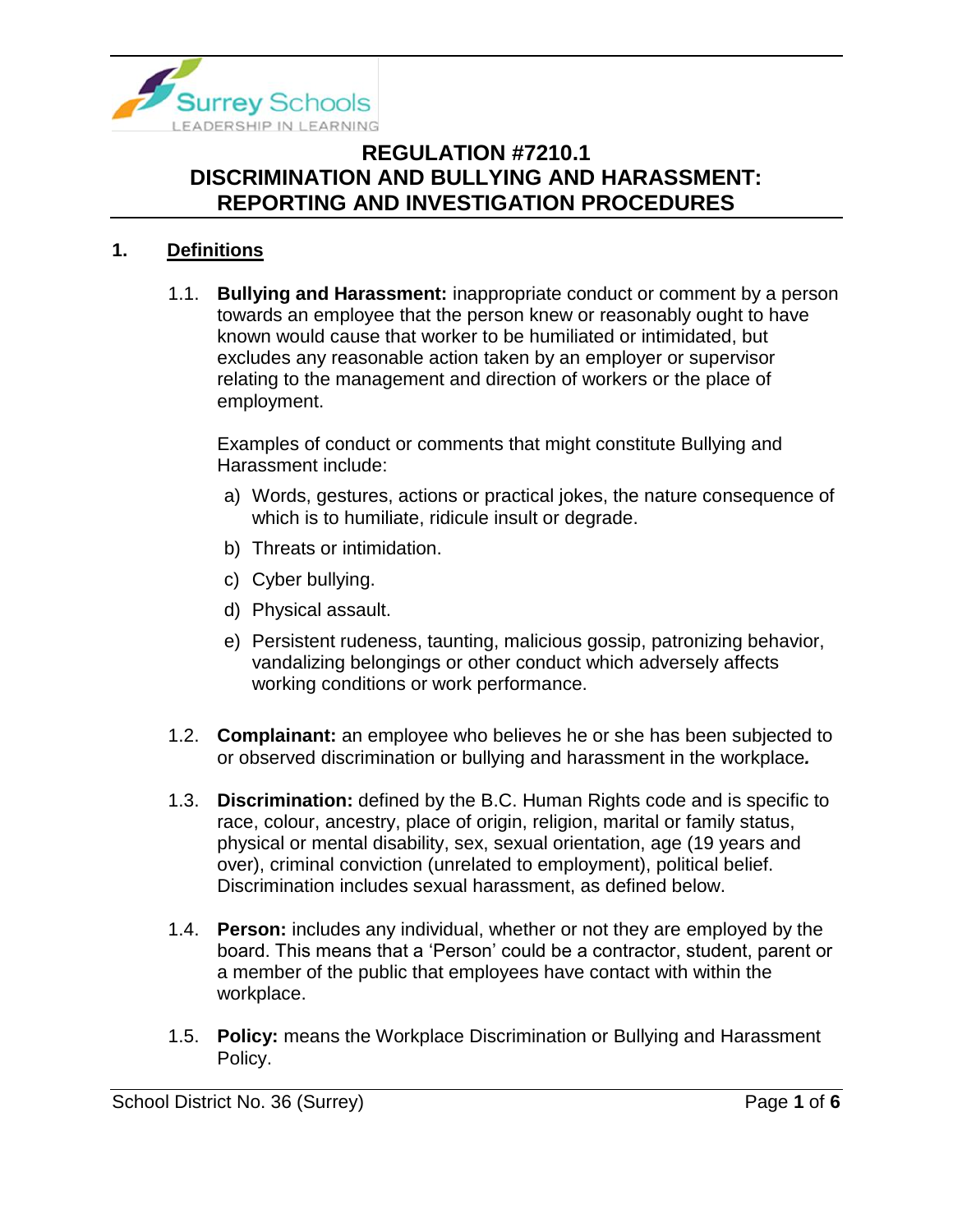

- 1.6. **Respondent:** a person in the workplace against whom a complaint of discrimination and/or bullying and harassment has been made.
- 1.7. **Sexual Harassment:** means conduct or comments of a sexual nature that is unwelcome, and that detrimentally affects the work environment or leads to adverse job-related consequences. Sexual harassment includes, but is not limited to: unwanted touching; unwelcome sexual flirtations, advances or propositions; sexually suggestive, obscene or degrading comments or gestures; offensive jokes of a sexual nature; leering or staring; displaying or circulating pictures or other material of a sexual nature; or unwelcome questions or remarks about a person's sex life, appearance or clothing.

### **2. Responsibilities**

- 2.1. All employees must:
	- a) Refrain from engaging in discrimination or bullying and harassment in the course of their employment.
	- b) Report using the following procedures if discrimination or bullying and Harassment is observed or experienced.
	- c) Enforce and comply with the policy and these regulations.
- 2.2. Supervisors/managers/principals are expected to:
	- a) Take all reasonable steps to ensure the health and safety of workers under their supervision, including by taking reasonable action to prevent where possible, or otherwise minimize workplace bullying and harassment and discrimination.
	- b) Enforce and comply with the policy and these regulations.
	- c) Ensure staff at their school/site have received the discrimination or bullying and harassment training and are aware of the requirements to comply with these policies and procedures.
	- d) Liaise with Human Resources to undertake and participate in investigations.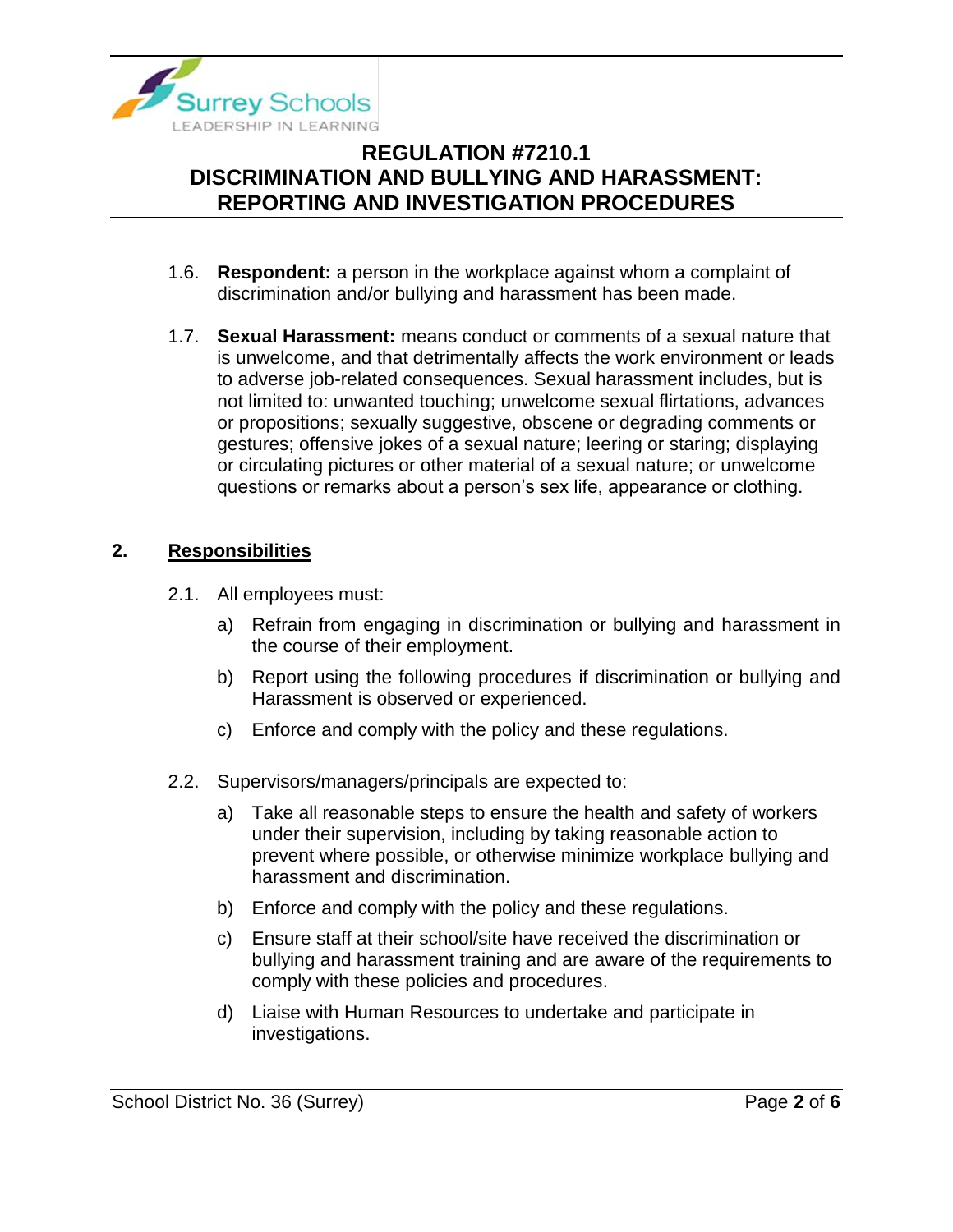

- 2.3. School District No. 36 (Surrey) will take reasonable steps to prevent where possible, or otherwise minimize workplace discrimination and bullying and harassment by:
	- a) Applying and enforcing the policy and these regulations, and ensuring that all employees are informed about the policy and these regulations.
	- b) Providing appropriate training to supervisors/managers/principals and employees in respect of standards of acceptable work place conduct and the concepts of discrimination, bullying and harassment.

## **3. Reporting Discrimination and Bullying or Harassment**

#### 3.1. Informal Resolution

An employee who feels that he or she has been subject to, or has observed discrimination or bullying and harassment in the workplace (the "complainant") is encouraged to begin by approaching the alleged bully/harasser (the "respondent"), informing the respondent of his/her discomfort with the behavior, and asking the respondent to stop. While this is often the simplest and most effective way to end the discrimination or bullying and harassment, the complainant is not obligated to confront the respondent. If the discrimination or bullying and harassment does not stop, or if the complainant does not feel comfortable approaching the respondent directly, the complainant must proceed to file a formal complaint or report.

#### 3.2. Formal Complaint or Report

A formal complaint or report may be made either verbally or in writing but should be made as soon as possible as outlined below to facilitate early investigation or resolution. When submitting a written complaint, employees are encouraged to use the school district Workplace Discrimination, Bullying and Harassment Complaint Form. When reporting verbally, the reporting contact, along with the complainant, will fill out the Complaint Form.

Employees should report any incidents or complaints to their principal/supervisor. The principal/supervisor will contact the Executive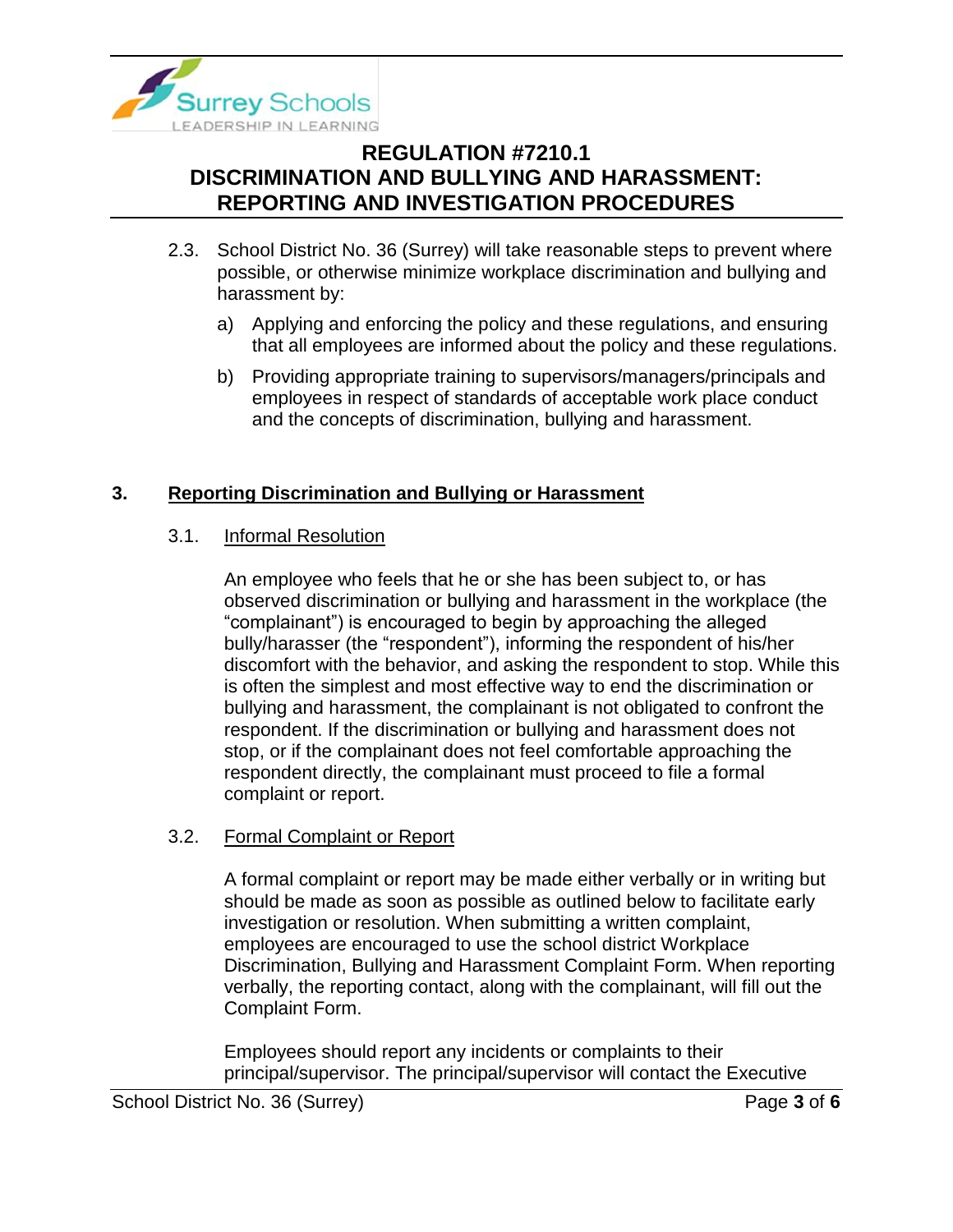

Director, Human Resources for assistance and in order to initiate an investigation.

If the complainant's supervisor is the person engaging in bullying and harassing behaviour, workers should contact the superintendent of schools.

Employees are encouraged to provide as much information as possible in the report, such as the names of people involved, witnesses, where the events occurred, when they occurred, and what behaviour and/or words led to the complaint. Supporting documents should be attached, (e.g. electronic communication, handwritten notes, or photographs of physical evidence, such as vandalized personal belongings). All reports will be forwarded to the principal/supervisor/manager or alternate reporting contact outlined above.

#### **4. Conduct of Investigations**

Complaints that may fall within the scope of the definitions of discrimination or bullying and harassment will be investigated. The investigation will be approached in an unbiased manner.

The investigator will be appointed by the Executive Director, Human Resources. Most investigations at Surrey schools will be conducted internally. The school district may determine in appropriate circumstances to engage an external investigator.

Where a complaint of bullying and harassment under the policy and these regulations is the subject of an applicable collective agreement, the investigation and resolution process with be carried out in accordance with the collective agreement.

Investigations under the policy and these regulations shall be fair and impartial and shall be undertaken promptly. Reasonable efforts will be made to ensure investigations are sensitive to the interests of all parties involved.

Both the complainant and the respondent are entitled to a fair hearing. The investigator will interview the complainant, the respondent and any other witnesses the investigator believes may have information relevant to the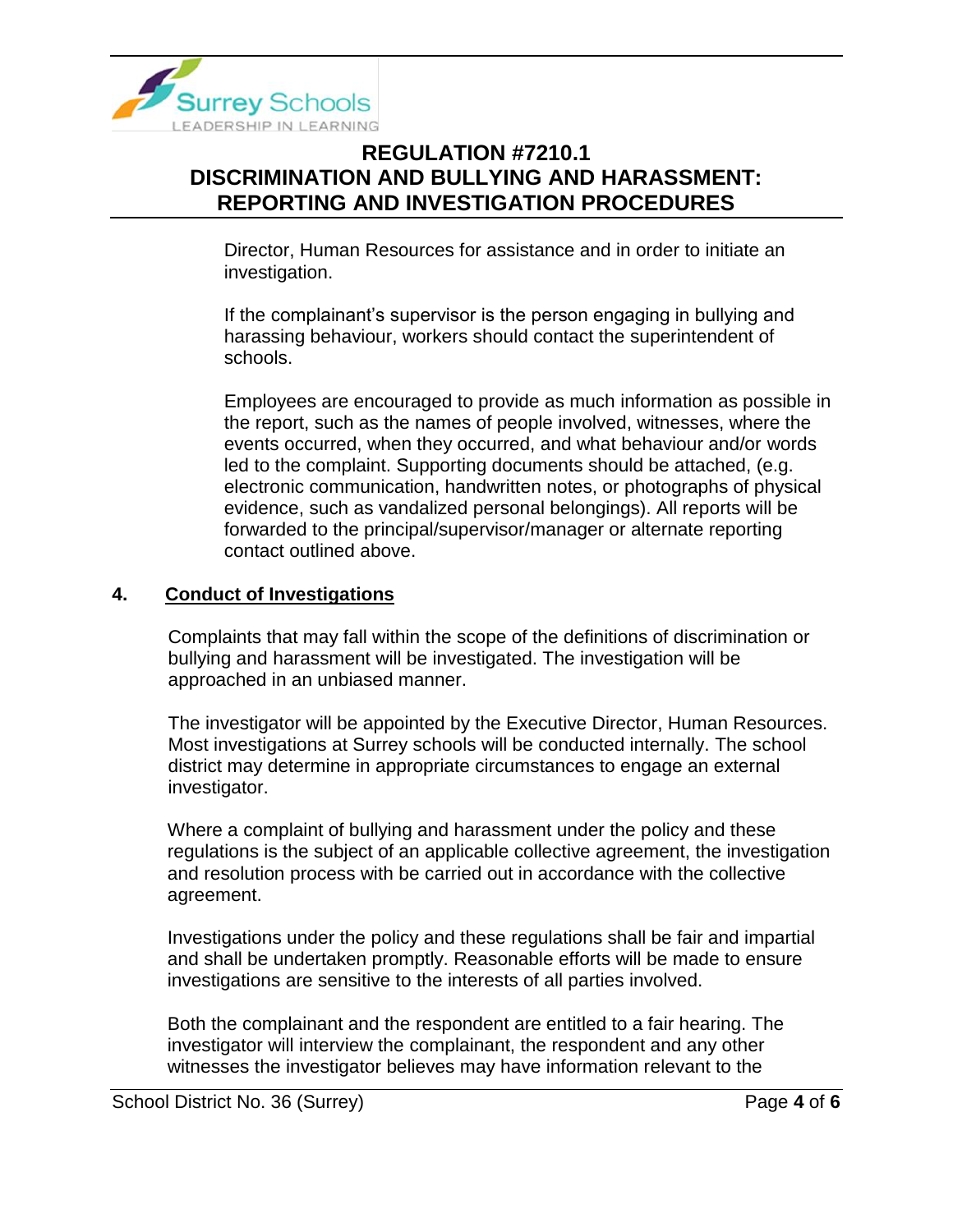

complaint or report. The investigator will review documents he/she considers relevant. The respondent will be given the details of the complaint, and will be provided with a reasonable opportunity to respond.

If a complaint or report is found to have merit, then appropriate remedial or disciplinary action will be taken. This action may include education, training or formal disciplinary action up to and including dismissal of the offending person(s).

In appropriate circumstances, employees may be referred to the school district's Employee Assistance Program, or be encouraged to seek medical advice.

## **5. Confidentiality**

Complaints and reports of discrimination or bullying and harassment involve confidential and sensitive matters. Confidentiality is required so those who may have experienced or observed discrimination or bullying and harassment will feel free to come forward and the reputations and interests of those accused are protected.

All employees involved in a discrimination or bullying and harassment complaint or report must maintain the confidentiality of any information they receive during the course of the investigation process. Any employee breaching confidentiality may be subject to disciplinary action, up to and including dismissal.

### **6. Retaliation**

Retaliation of any kind against an employee who, in good faith, files a complaint or report of discrimination or bullying and harassment will not be tolerated.

### **7. Frivolous, Vexatious and Bad Faith Complaints**

Complaints or reports of discrimination or bullying and harassment are serious matters. Employees who are found to have made frivolous, vexatious, or malicious complaints of discrimination or bullying and harassment may be subject to disciplinary action, up to and including dismissal.